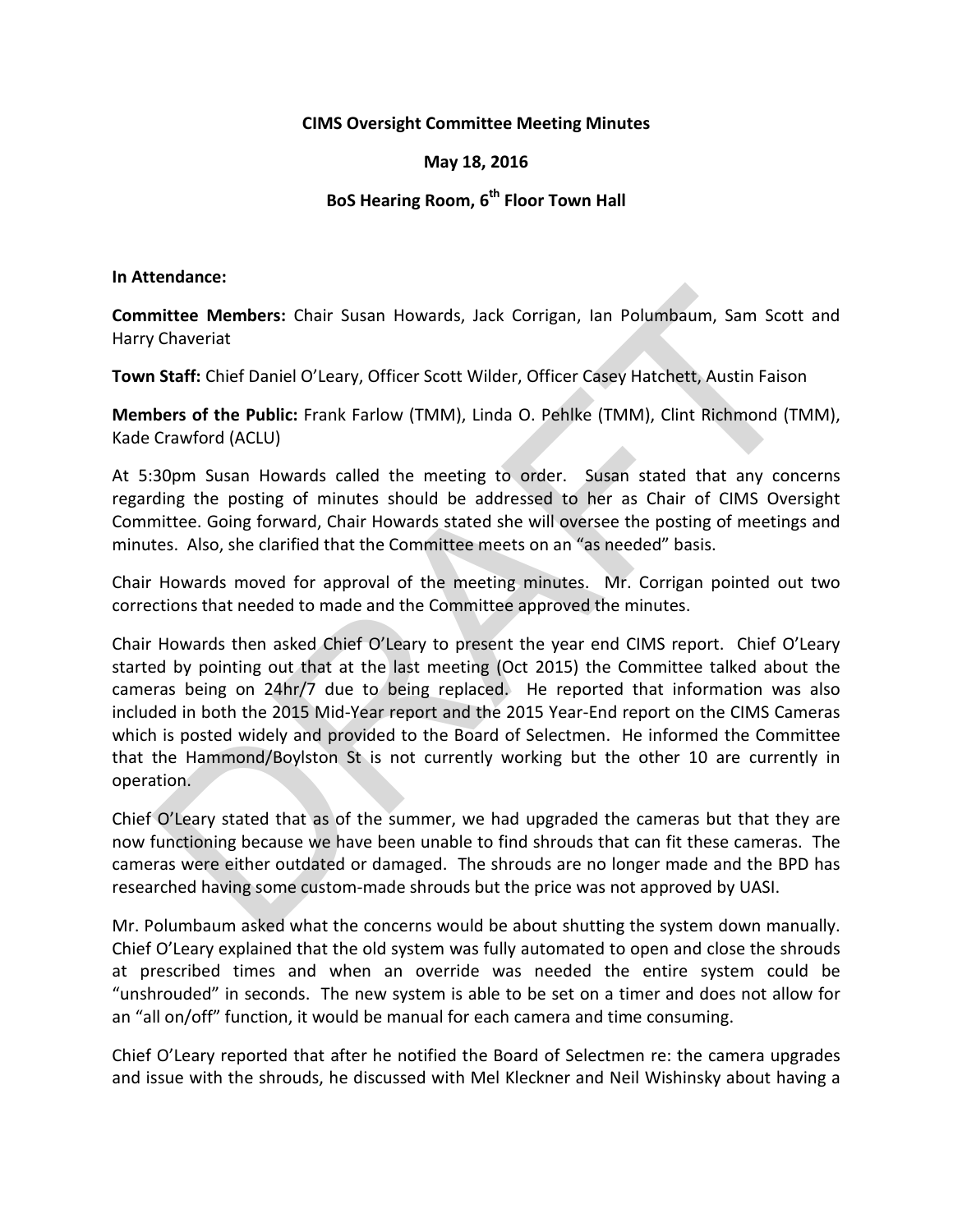public hearing and that, unfortunately, other issues arose during this time and that hearing has not yet happened.

Chief O'Leary then reviewed the 2015 Year End Report on CIMS use, explaining that the report is shorter because there are less uses to be recorded and reported due to the cameras being on. Specifically, the need to analyze "overrides" and "off hours missed incidents" is not needed when the cameras are operational 24/7. The committee then reviewed the cases which were recorded during the last six month period.

Chief O'Leary explained that the new cameras are clearer, but not enough to read a plate (while in standard use). Chief O'Leary highlighted the use of the CIMS cameras in the shooting/stabbing that took place this January. Also, he reported that in 2015, the cameras assisted in investigating two citizen complaints against officers.

Officer Scott Wilder then showed screen shots of the current cameras and the improved clarity. Ms. Crawford of the ACLU asked if in PTZ (pan, tilt, zoom) if the BPD could get better detail and Officer Wilder answered yes. Officer Wilder also explained that the old cameras were running 24/7 and when shrouds were closed, black screen was recorded. The shrouds also all turned off/on at the same time.

Officer Wilder explained that each agency in the UASI region is an island with their camera systems. We cannot go look at or collect camera footage in another community. Other communities cannot look at our footage without our permission. There are many steps and policies that need to be followed to put that in place and we have only done so for the Boston Marathon, and that is still standard viewing. Scott reported that all 9 cities and towns in UASI have their own policies, hours, length of retention and are not networked as one large system. the cameras are operational 24/7. The committee then reviewed the cases which<br>ded during the last six month period.<br>O'Leary explained that the new cameras are clearer, but not enough to read a plate (v<br>10'Leary highlighted

Mr. Polumbaum asked about Boston PD getting video footage from Brookline and Officer Wilder explained that they cannot go into our system and get that themselves but have to follow our policy for requesting footage. Officer Wilder also reiterated that other agencies cannot control our PTZ capabilities.

Frank Farlow then commented to Chief O'Leary that Town Meeting (TM) voted to prohibited the cameras from running 24hrs/day and only when a compromise was met of part day use did TM approve. He asked Chief O'Leary if the Selectmen knew when we upgraded the cameras that they shrouds would not work and the Chief stated they did not because he didn't know the shrouds wouldn't work and it wasn't until Spring 2015 that the BPD realized the shrouds would not work. Chief O'Leary pointed out that this was discussed at the October 2015 meeting and that following the meeting he spoke with Selectmen Wishinsky and they discussed having a public heard but that has not occurred yet due to other pressing matters taking.

Mr. Corrigan then pointed out that the CIMS Oversight Committee has, for some time, supported turning the cameras on 24 hours a day and have made this recommendation to the Board of Selectmen.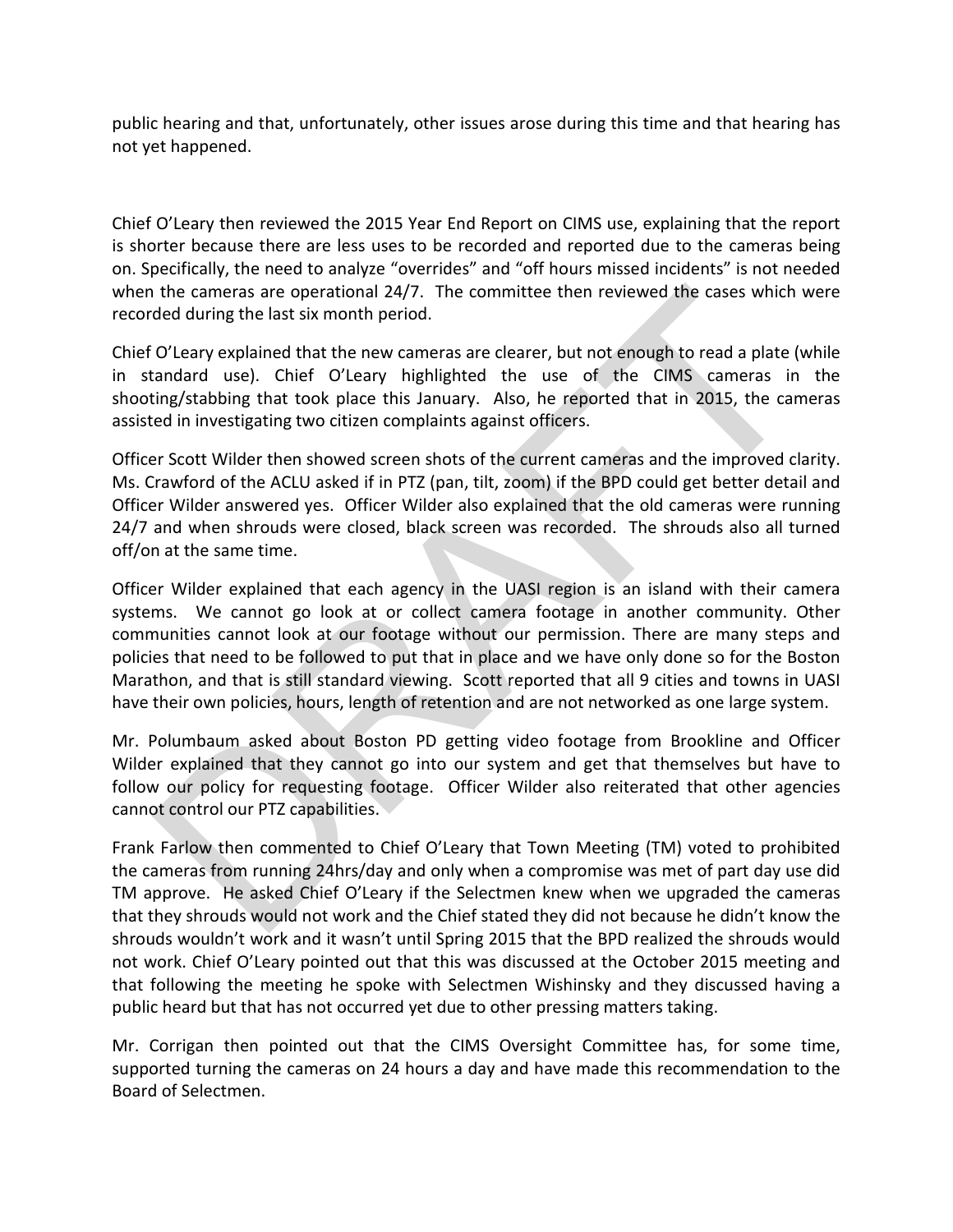Mr. Polumbaum clarified that TM voted a resolution not a by law and that the Selectmen voted to go part time with a policy. Then in 2013, the CIMS Committee recommended 24 hour operation and an expansion of the retention period from 14 to 30 days so that that the Town would be in compliance with State law but that the selectmen have not acted on those recommendations. Mr. Polumbaum went on to explain that TM then voted again to maintain status quo on the cameras a second time. He also reiterated that this was a resolution and not by law or prohibition and that cameras are a public safety issues. He stated that the BPD is not in violation of a by law and that they appropriately notified the CIMS Oversight Committee and the Board of Selectmen.

Chair Howards also noted that the CIMS Oversight Committee had previously discussed upgrading the cameras and were aware this was needed.

Mr. Corrigan then asked Ms. Crawford if the ACLU's opinion on camera use has changed given the current national situation (police use of force incidents against minorities). Ms. Crawford stated that what the ACLU is opposed to is the networked systems, like NYC's "ring of steel" which allows police to track people from camera to camera throughout the city. Ms. Crawford stated that the ACLU does not oppose pop-up cameras at events where there are safety concerns but more so oppose systems which allow for pervasive surveillance. When asked about body cameras by Mr. Corrigan, Ms. Crawford stated that body cameras need good policy but only record interactions between law enforcement and individuals they are interacting with and could prevent abuse. and or a by law and that they appropriately noutied the Clinis Overlagin Committee<br>oard of Selectmen.<br>Howards also noted that the ClMS Oversight Committee had previously discu<br>ding the cameras and were aware this was neede

Mr. Polumbaum pointed out that fixed cameras networks that are government operated have recently been used to assist the public against unlawful charges and abusive police action. Mr. Polumbaum pointed out that there may be a shift in opinion for cameras now that they have been used to assist the public and not for some nefarious reason.

Mr. Corrigan then asked Chief O'Leary why we do not have cameras in the police cruisers and Chief O'Leary explained that the Town was unable to successfully bargain their use with the union.

Clint Richmond then asked for a chronology of the cameras which were damaged and replaced and the process of the Board of Selectmen accepting grant funds from UASI. Chief O'Leary explained that a camera meeting was cancelled in early 2015 due to snow, but that he sent a letter to the Board of Selectmen. Chief O'Leary countered that he would be out of policy if the cameras were turned off 24hrs/day, just like if they were turned on 24hrs/day. He states that he chose to keep them on for public safety reasons.

Linda Pehlke commented that the public was not notified and the Chief pointed out that we produced and widely distribute twice a year a report on the CIMS use and this information was included in the 2015 mid-year report and the 2015 year-end report. These reports are posted on the Police Department website. Mr. Corrigan also stated that the Committee has publicly noticed meetings with publicly posted minutes.

Ms. Pehlke stated she would like additional research on adding the shrouds back to cameras.